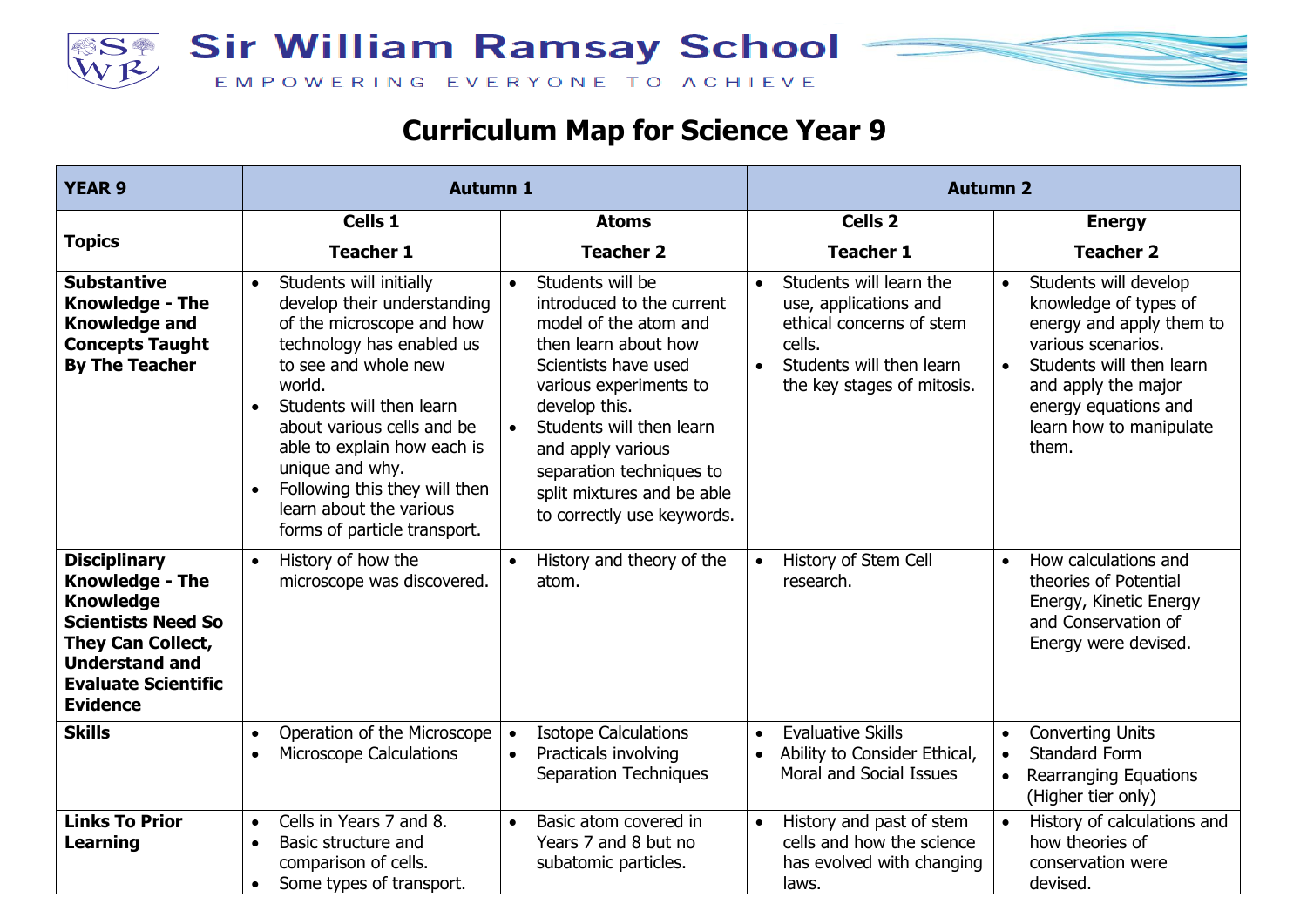|                              |                                                                                                                                    | Separation techniques<br>used in Years 7 and 8.                                         |                                                                                                                          |                                                                                                                     |
|------------------------------|------------------------------------------------------------------------------------------------------------------------------------|-----------------------------------------------------------------------------------------|--------------------------------------------------------------------------------------------------------------------------|---------------------------------------------------------------------------------------------------------------------|
| Literacy/<br><b>Numeracy</b> | Develop the written report<br>with scientific writing.<br>Cells Size Calcs<br><b>Rearranging Equations</b><br><b>Standard Form</b> | <b>Isotope Calculations</b><br><b>Balancing Equations</b><br>Writing Scientific Methods | Ability to write evaluations<br>and consider pros and<br>cons of a process.<br>Mitosis Cell Cycle<br><b>Calculations</b> | Key Terms<br><b>Energy Calculations</b><br><b>Converting Units</b><br>Standard Form<br><b>Rearranging Equations</b> |
| <b>Cross Curricular</b>      | Microscope and Technology                                                                                                          | Separation techniques in<br>Food Technology.                                            | Moral, social ethical issues<br>of stem cell research.                                                                   | Power of devices in<br>Technology.                                                                                  |
| <b>Assessment</b>            | Cells 1 assessment                                                                                                                 | Atoms 1 assessment                                                                      | End of topic questions<br>open books                                                                                     | End of topic open books<br>questions                                                                                |

| <b>YEAR 9</b>                                                                                                                                                                                | Spring 1 & 2                                                                                                                                                                    | Spring 1 & 2                                                                                                                                                                                                                                        |
|----------------------------------------------------------------------------------------------------------------------------------------------------------------------------------------------|---------------------------------------------------------------------------------------------------------------------------------------------------------------------------------|-----------------------------------------------------------------------------------------------------------------------------------------------------------------------------------------------------------------------------------------------------|
| <b>Topics</b>                                                                                                                                                                                | <b>Periodic Table - Teacher 1</b>                                                                                                                                               | <b>Energy 2 and Energy 3 - Teacher 2</b>                                                                                                                                                                                                            |
| <b>Substantive</b><br>Knowledge -<br><b>The Knowledge</b><br>and Concepts                                                                                                                    | Students will learn about the history and development of the<br>periodic table.<br>Students will then delve into each group and explain patterns<br>$\bullet$<br>in reactivity. | Students will develop their knowledge of heat and transfer in<br>systems and then explain how heat transfers can be reduced<br>in homes.<br>Finally, they will attempt to explain and evaluate the different<br>types of energy generation methods. |
| <b>Disciplinary</b><br>Knowledge -<br><b>The Knowledge</b><br><b>Scientists Need</b><br>So They Can<br>Collect,<br><b>Understand</b><br>and Evaluate<br><b>Scientific</b><br><b>Evidence</b> | History of the Periodic table and how different scientist<br>$\bullet$<br>contributed to different ideas to produce the final product.                                          | History and development of new renewables resources to<br>develop problem.                                                                                                                                                                          |
| <b>Skills</b>                                                                                                                                                                                | Spot patterns and Trends<br>$\bullet$<br>Analyse Graphs<br>Manage Risk and Hazard with Practical and Demonstrations                                                             | SHC Required Practical - Collect Data, Analyse and Calculate<br>$\bullet$                                                                                                                                                                           |
| <b>Links To Prior</b><br>Learning                                                                                                                                                            | Periodic table introduced in Years 7 and 8.<br>$\bullet$                                                                                                                        | Renewable and Non-Renewable energy sources.                                                                                                                                                                                                         |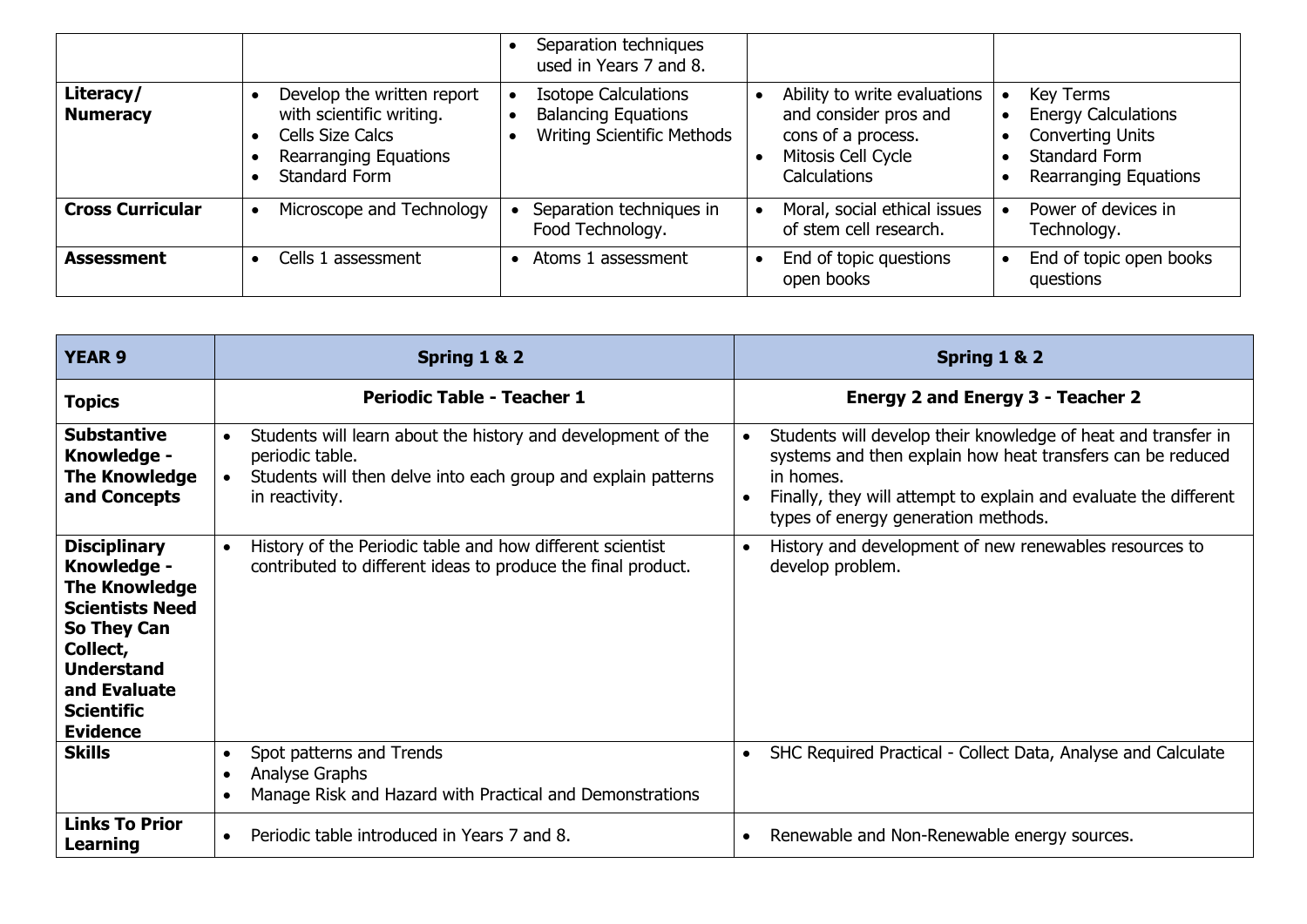| Literacy/<br><b>Numeracy</b> | Analysing trends in groups.<br>Electron structures.<br>Comprehension of texts regarding theory of periodic table.<br>Writing to explain prove and disprove theories with scientific<br>evidence. | Data- analysis and calculations with renewable energy<br>sources.<br>Ability to articulate and debate which energy resources is best<br>for a set area.<br>Project writing- write like a scientist. |
|------------------------------|--------------------------------------------------------------------------------------------------------------------------------------------------------------------------------------------------|-----------------------------------------------------------------------------------------------------------------------------------------------------------------------------------------------------|
| <b>Cross Curricular</b>      | Metals and uses of Technology in Technology and Product<br>Design.                                                                                                                               | Renewable energy in Geography.                                                                                                                                                                      |
| <b>Assessment</b>            | Assessment - Atoms & Periodic Table                                                                                                                                                              | Assessment - Energy                                                                                                                                                                                 |

| <b>YEAR 9</b>                                                                                                                                                                                | <b>Summer 1</b>                                                                                                                                                                                                 |                                                                                                                                                                                                                       | <b>Summer 2</b>                                                                                                              |                                                                                                                                                                      |
|----------------------------------------------------------------------------------------------------------------------------------------------------------------------------------------------|-----------------------------------------------------------------------------------------------------------------------------------------------------------------------------------------------------------------|-----------------------------------------------------------------------------------------------------------------------------------------------------------------------------------------------------------------------|------------------------------------------------------------------------------------------------------------------------------|----------------------------------------------------------------------------------------------------------------------------------------------------------------------|
| <b>Topics</b>                                                                                                                                                                                | <b>Bioenergetics</b><br><b>Teacher 1</b>                                                                                                                                                                        | <b>Waves</b><br><b>Teacher 2</b>                                                                                                                                                                                      | <b>Bonding</b><br><b>Teacher 1</b>                                                                                           | <b>Energy Changes</b><br><b>Teacher 2</b>                                                                                                                            |
| <b>Substantive</b><br>Knowledge -<br><b>The Knowledge</b><br>and Concepts<br><b>Taught By The</b><br><b>Teacher</b>                                                                          | Students will develop their<br>$\bullet$<br>knowledge of two key<br>biochemical processes,<br>explaining word equations<br>and how these processes<br>can be manipulated to<br>ensure maximum output or<br>not. | Students will learn about<br>the various types of waves<br>and how each is unique.<br>Students will then learn<br>$\bullet$<br>about the uses and dangers<br>of each type of wave on the<br>electromagnetic spectrum. | Students will learn about<br>the different types of<br>bonding and then compare<br>and contrast each of their<br>properties. | Students will learn about<br>$\bullet$<br>the 2 main types of reaction<br>and how they use energy<br>from their surroundings to<br>allow bonds to broken or<br>made. |
| <b>Disciplinary</b><br>Knowledge -<br><b>The Knowledge</b><br><b>Scientists Need</b><br>So They Can<br>Collect,<br><b>Understand</b><br>and Evaluate<br><b>Scientific</b><br><b>Evidence</b> | Development of<br>$\bullet$<br>photosynthesis experiment.                                                                                                                                                       | History of discovery of<br>$\bullet$<br>waves and<br>Electromagnetism.<br>Specification and how it was<br>discovered.                                                                                                 | Theories of the different<br>types of bonding and<br>research to prove it.                                                   | History of certain reactions<br>in chemistry.                                                                                                                        |
| <b>Skills</b>                                                                                                                                                                                | Photosynthesis RP- ability to<br>$\bullet$<br>collect data, make<br>observation and spot<br>patterns.                                                                                                           | <b>Waves Practicals</b><br>$\bullet$<br><b>Standard Form</b><br><b>Wave Calculations</b>                                                                                                                              | <b>Bonding Diagrams</b><br>$\bullet$<br>Patterns in Compounds<br><b>Test for Gases Practical</b>                             | <b>Reaction Profile Graphs</b><br>$\bullet$<br>Energy Change Reaction<br>Profiles                                                                                    |